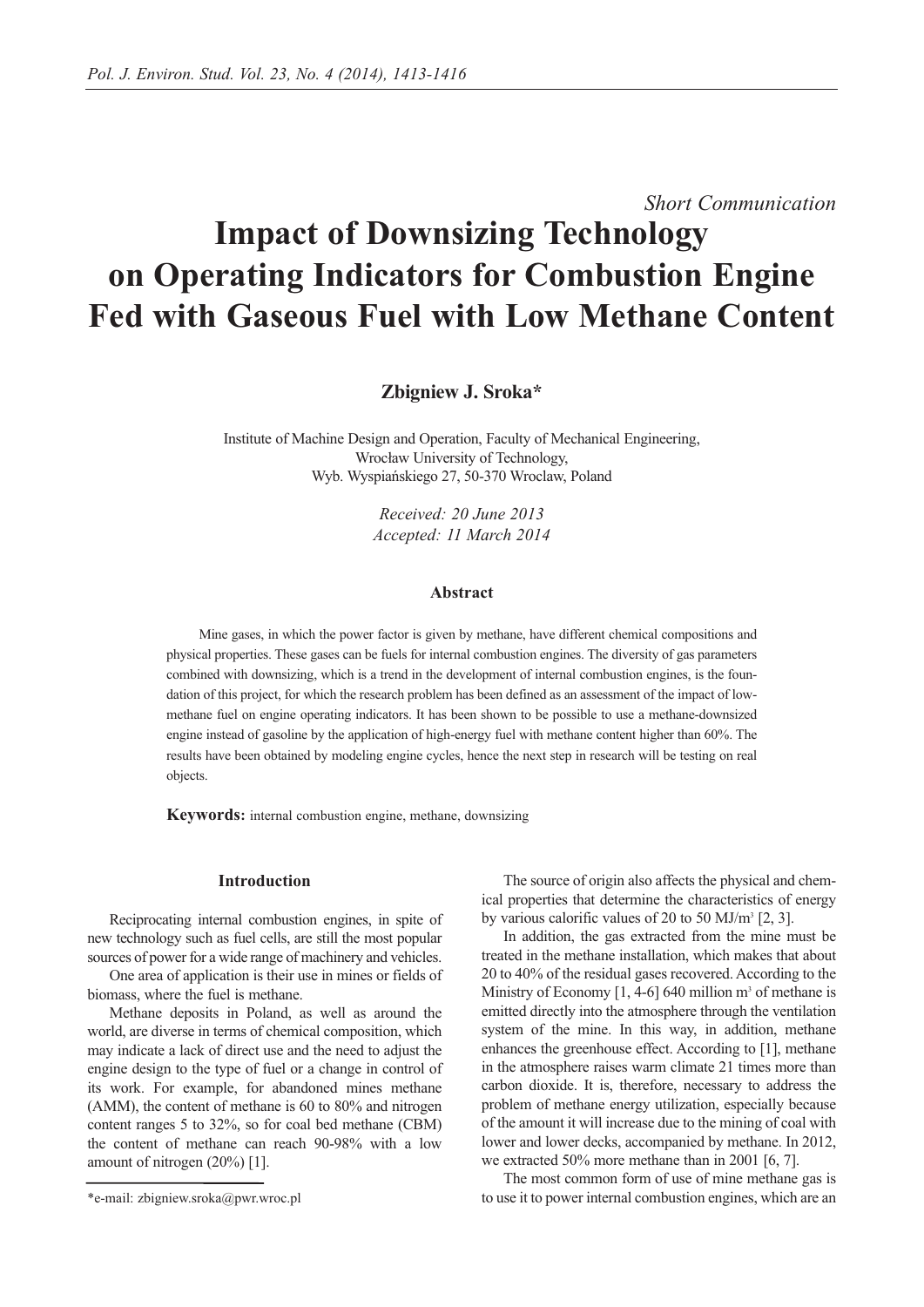important element of co-generation or tri-generation units [4-6, 8, 9].

The size and weight of these units encourages us to take action to apply downsizing technology, the idea of which is to reduce the engine sweep volume while keeping the power and reducing fuel consumption.

The downsizing treatment is accompanied by changes in the combustion process and the different mechanical and thermal loads that have to be identified.

If, therefore, the engine downsizing connects to fuel with different composition and properties, and especially with the low content of methane, there is a research problem outlined in this paper. When modeling the thermodynamic parameters and operating indicators have been described for states before and after downsizing, it shows the possibility of its application, and it fuels the mixture getting different calorific values as well as different methane content.

#### **Combustion Engine Downsizing**

Downsizing in relation to the internal combustion engine is a reduction in swept volume while keeping or increasing engine power as well as reducing fuel consumption.

Thermodynamics of the engine cycle giving thermal and mechanical loads of engine components are closely related to the cylinder diameter and the piston stroke [11- 14] – indicators determining the downsizing factor  $W_d$  [15].

$$
W_d = 1 - AB^2
$$

...where:

*A* – ratio of piston strokes after:before downsizing

*B* – ratio of cylinder diameters after:before downsizing

Downsizing can be implemented in three variants: the reduced stroke  $(W_d = 1 - A)$ , the reduced diameter  $(W_d =$  $1 - B^2$ ), and mixed ( $W_d = 1 - AB^2$ ) – Fig. 1.

### **The Test Results**

The study was divided into two stages. The aim of the first was to demonstrate the applicability of mixed downsizing (Fig. 1) with factor by 0.3. During the same phase the engine was fed with methane instead of gasoline. The second phase of the study consisted in the assessment of select thermodynamic parameters and operating indicators when running on different mixtures of methane and air.

In both stages, the analysis was carried out for two different engine configurations (that is only geometric changes), and in the second phase – for swept-volume reduction with the use of support systems, such as: boost, variable valve timing, and a variable compression ratio, which was helpful in providing base engine power, i.e. before the introduction of downsizing [12, 13, 19, 20].

Results are included in the form of a relative, referring to the so-called statistical base engine, which was for the first stage engine before downsizing run on gasoline, and in the second stage after downsizing powered 100% methane fuel with calorific value of 47 MJ/kg.

Modelling the engine cycle obtained some thermodynamic parameters and operating indicators changed as follows:

- *ηv* filling ratio (volumetric efficiency) by 0% for geometrical downsizing only to  $+36\%$  when downsizing was supported by turbo and variable valve timing and compression ratio
- $T_{\text{max}}$  maximum temperature of thermodynamic cycle by 0% for geometrical downsizing only to  $+0.4%$  when downsizing was supported by turbo and variable valve timing and compression ratio
- $p_{max}$  maximum pressure circulation by  $+3.0\%$  for geometrical downsizing only to +4.7% when downsizing was supported by turbo and variable valve timing and compression ratio
- *ge* specific fuel consumption by -2.0% for geometrical downsizing only to +-7.0% when downsizing was supported by turbo and variable valve timing and compression ratio
- *P<sub>e</sub>* power (from fuel) by -28% for geometrical downsizing only to  $+3.0\%$  when downsizing was supported by turbo and variable valve timing and compression ratio.

The next phase of research has shown affection of feeding engine with various methane-air mixtures on engine parameters.

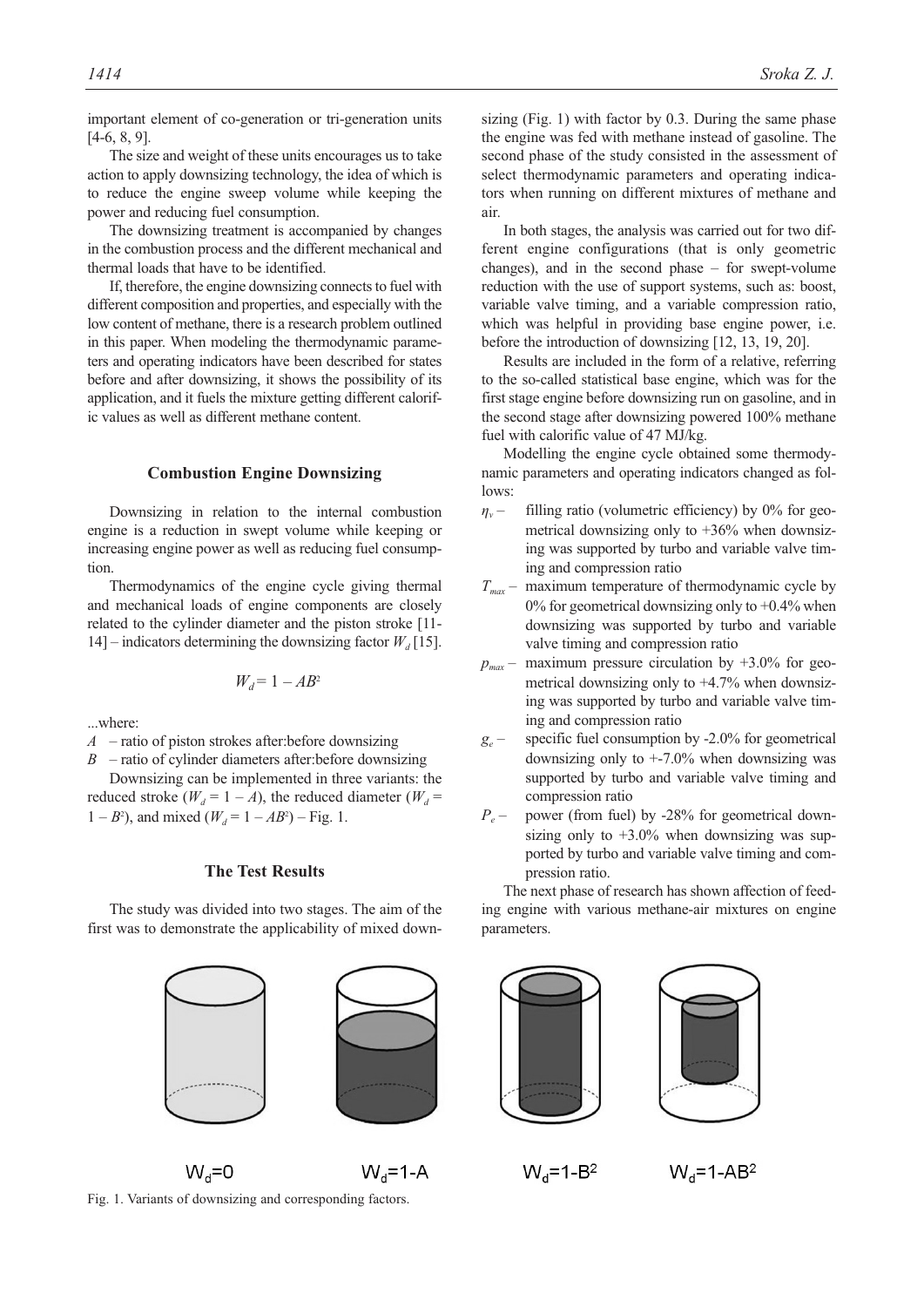

Fig. 2. Relative changes of select engine operating indicators:

a) For engine fuelled with methane of 47MJ/kg after geometrical downsizing only

b) For engine fuelled with methane of 47MJ/kg after downsizing supported by engine systems (turbo, variable valve timing, and compression ratio)

 $p_1$  – The pressure at the end of the intake stroke, eta\_v – filling ratio (volumetric efficiency),  $T_{\text{max}}$  – maximum temperature of thermodynamic cycle,  $p_{max}$  – maximum pressure circulation, BMEP – brake mean effective pressure, eta\_m – mechanical efficiency, eta\_o

# **Conclusions**

The analysis of the data shows that it is possible to downsize a gasoline engine to a gas engine powered with methane, and it is important to support changes in geometry by turbocharging and variable-valve timing systems and variable compression. This ensures that base engine power, while simultaneously reducing specific fuel consumption, will result in lower emissions of carbon dioxide into the atmosphere.

It is possible to use downsizing technology even at lean mixture (from  $\lambda = 1.5$  to  $\lambda = 2.2$ ), as determined by the losses in the range of 0 to 10% and are fully acceptable.

Running the engine in the vicinity of the stoichiometric mixture will mean the ability to opt out of technical support, which can result in a consequent increase in fuel consumption and decrease overall efficiency of the engine.

The use of fuel with a lower calorific value has a negative impact on the indicators of the engine. The existence of this fact at the same time decreases the methane content in the fuel and intensifies the effect so that the use of downsizing technology is neither recommended nor requires consideration of a different design of engine support systems.

# **References**

- 1. BADYDA K. Perspectives of use of mine gas for energy development in Poland. Energetyka. pp.416-423, czerwiec **2008** [In Polish].
- 2. SKOREK J., KALINA J. Gas cogeneration systems. WNT Publishing House, Warszawa **2005** [In Polish].
- 3. DUDEK J. Data of quality of distributed gas. The heat of combustion for RCS. GEN, Gaz Energia. March **2012** [In Polish].
- 4. GANTAR K., KUŚ G. Cogeneration generators fuelled with gas from demethanetion process – work in electric power generators at coal mines of JSW S.A., Proceedings of Prob. Masz. Elektr. **85**, 141, **2010** [In Polish].
- 5. GOSIEWSKI K., PAWLACZYK A., JASCHIK M. Utilization of methane from ventilation air on coal mines in the thermal reversible reactor. Inż. i Apar. Chem. **3**, 37, **2010** [In Polish]
- 6. http://www.nettg.pl
- 7. JANICKA A., JANICKI M. The potential of biomass in Poland – opportunities for use of it. Piece Przem. & Kotły **1/2**, 47, **2012** [In Polish].
- 8. BACZEWSKI K., KAŁDOŃSKI T. Fuels for spark ignition engines, WKŁ Publishing House, Warszawa **2005** [In Polish].